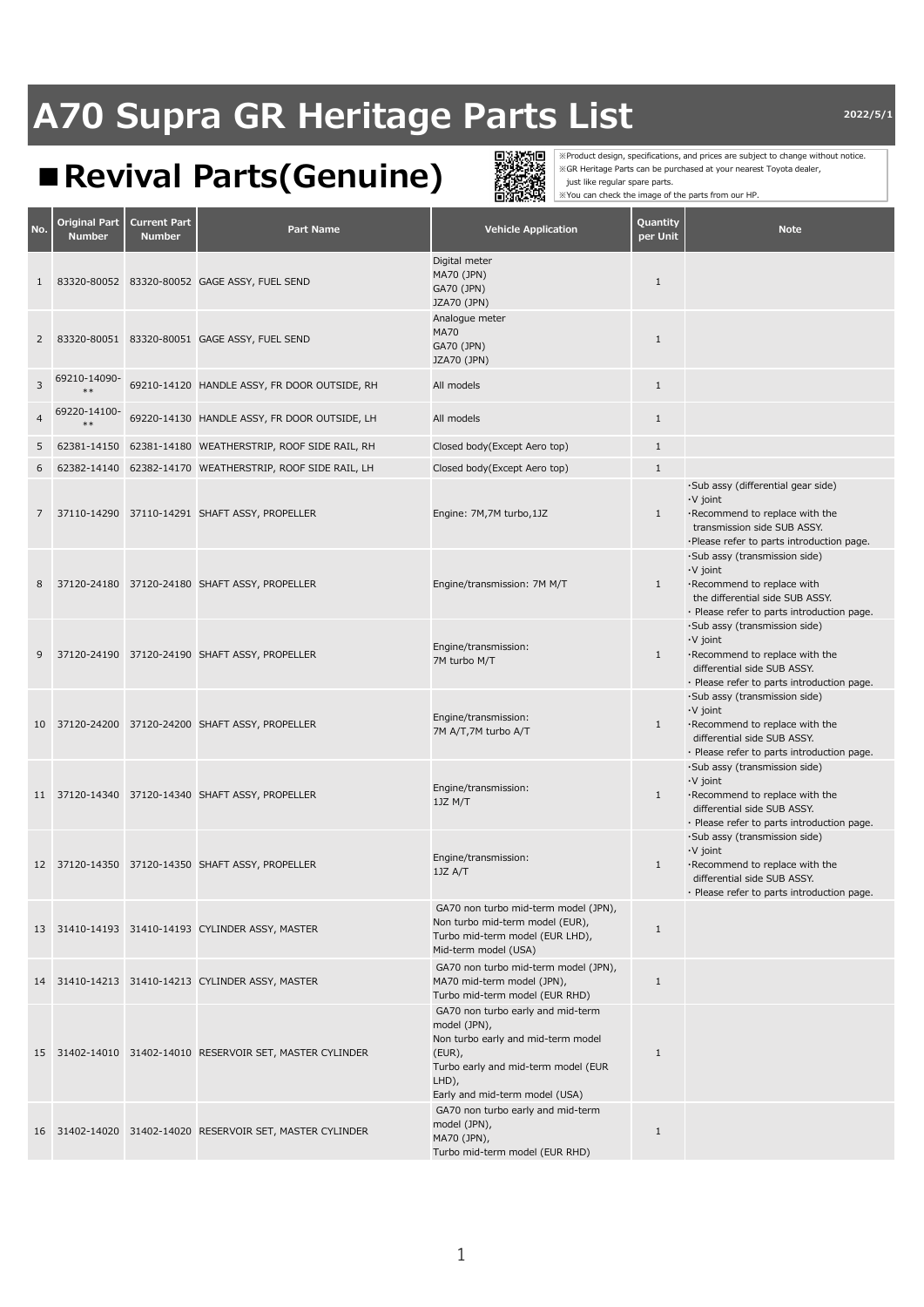## **■Revival Parts(Genuine)**



※Product design, specifications, and prices are subject to change without notice. ※GR Heritage Parts can be purchased at your nearest Toyota dealer, just like regular spare parts. ※You can check the image of the parts from our HP.

| No. | <b>Original Part</b><br><b>Number</b> | <b>Current Part</b><br><b>Number</b> | <b>Part Name</b>                                                  | <b>Vehicle Application</b>                                                                                                            | Quantity<br>per Unit | <b>Note</b>                                                                                                                                                                                                            |
|-----|---------------------------------------|--------------------------------------|-------------------------------------------------------------------|---------------------------------------------------------------------------------------------------------------------------------------|----------------------|------------------------------------------------------------------------------------------------------------------------------------------------------------------------------------------------------------------------|
| 17  |                                       |                                      | 31451-22070 31451-22070 ROD, MASTER CYLINDER PUSH                 | GA70 non turbo early and mid-term<br>model (JPN),<br>MA70 (JPN),<br>Non turbo mid-term model (USA),<br>Non turbo mid-term model (EUR) | $\mathbf{1}$         |                                                                                                                                                                                                                        |
|     |                                       |                                      | 18 31404-14011 31404-14011 CLEVIS SUB-ASSY, CYLINDER PUSH ROD     | GA70 non turbo mid-term model (JPN),<br>Non turbo mid-term model (USA),<br>Non turbo mid-term model (EUR)                             | $\mathbf{1}$         |                                                                                                                                                                                                                        |
| 19  |                                       |                                      | 31470-22140 31470-22140 CYLINDER ASSY, CLUTCH RELEASE             | GA70 non turbo late model (JPN),<br>Non turbo late model (USA),<br>Non turbo late model (EUR)                                         | 1                    |                                                                                                                                                                                                                        |
| 20  |                                       |                                      | 31470-22090 31470-22090 CYLINDER ASSY, CLUTCH RELEASE             | Non turbo early model (USA),<br>Non turbo early model (EUR)                                                                           | $\mathbf{1}$         |                                                                                                                                                                                                                        |
| 21  |                                       |                                      | 44772-14180 44772-14180 HOSE, CHECK VALVE TO BRAKE BOOSTER        | JPN,<br>EUR (RHD)                                                                                                                     | $\mathbf{1}$         |                                                                                                                                                                                                                        |
| 22  |                                       |                                      | 44774-14030 44774-14030 HOSE, UNION TO CONNECTOR TUBE             | MA70 (JPN),<br>EUR (RHD)                                                                                                              | $\mathbf{1}$         |                                                                                                                                                                                                                        |
| 23  |                                       |                                      | 44774-14080 44774-14080 HOSE, UNION TO CONNECTOR TUBE             | JZA70 (JPN)                                                                                                                           | $\mathbf{1}$         |                                                                                                                                                                                                                        |
| 24  |                                       |                                      | 44772-14170 44772-14170 HOSE, CHECK VALVE TO BRAKE BOOSTER        | USA,<br>EUR (LHD)                                                                                                                     | $\mathbf{1}$         |                                                                                                                                                                                                                        |
| 25  |                                       |                                      | 55905-14190    55905-14190    KNOB SUBASSY, CONTROL               | JPN,<br><b>EUR</b>                                                                                                                    | $\mathbf{1}$         |                                                                                                                                                                                                                        |
| 26  |                                       |                                      | 87245-24190 87245-24190 HOSE, WATER                               | MA70 (JPN),<br>EUR (RHD)                                                                                                              | $\mathbf{1}$         |                                                                                                                                                                                                                        |
| 27  | 87245-1B290 87245-1B290 HOSE, WATER   |                                      |                                                                   | JZA70 (JPN)                                                                                                                           | $\mathbf{1}$         |                                                                                                                                                                                                                        |
| 28  |                                       |                                      | 87245-24180 87245-24180 HOSE, WATER                               | MA70 (JPN),<br>EUR (RHD)                                                                                                              | $\mathbf{1}$         |                                                                                                                                                                                                                        |
| 29  |                                       |                                      | 87245-1B280 87245-1B280 HOSE, WATER                               | JZA70 (JPN)                                                                                                                           | $\mathbf{1}$         |                                                                                                                                                                                                                        |
| 30  |                                       |                                      | 87245-24130 87245-24130 HOSE, WATER                               | MA70 (JPN),<br>EUR (RHD)                                                                                                              | $\mathbf{1}$         |                                                                                                                                                                                                                        |
| 31  |                                       |                                      | 75331-14110 75331-14130 EMBLEM, HOOD                              | Early model,<br>Mid-term model                                                                                                        | $\mathbf{1}$         | Cloisonne Emblem                                                                                                                                                                                                       |
|     |                                       |                                      | 32 67491-14111 67491-14H01 GARNISH, FR DOOR LWR FRAME BRACKET, RH | All models                                                                                                                            | $\mathbf{1}$         | ·Produced with 3D printer.<br>·The performance(strength, functionality)<br>of these products is equivalent to original<br>products, but the appearance is slightly<br>different from the conventional ones.            |
|     |                                       |                                      | 33 67492-14111 67492-14H01 GARNISH, FR DOOR LWR FRAME BRACKET, LH | All models                                                                                                                            | $\mathbf{1}$         | ·Produced with 3D printer.<br>·The performance(strength, functionality)<br>of these products is equivalent to original<br>products, but the appearance is slightly<br>different from the conventional ones.            |
| 34  |                                       |                                      | 0475A-14010 MOULDING KIT, OUTSIDE RH                              | Japan(wide body) and European<br>specification                                                                                        | $\mathbf{1}$         | ·Revived with no color(required painting)<br>·Surface finish is different from the<br>original.<br>·Recommend purchasing as a set with<br>the separately sold "PLATE, BACK DOOR<br>NAME" (75441-14200 or 75441-14210). |
| 35  |                                       |                                      | 0475B-14010 MOULDING KIT, OUTSIDE LH                              | Japan(wide body) and European<br>specification                                                                                        | $\mathbf{1}$         | ·Revived with no color(required painting)<br>Surface finish is different from the<br>original.<br>·Various emblems are not currently<br>available.                                                                     |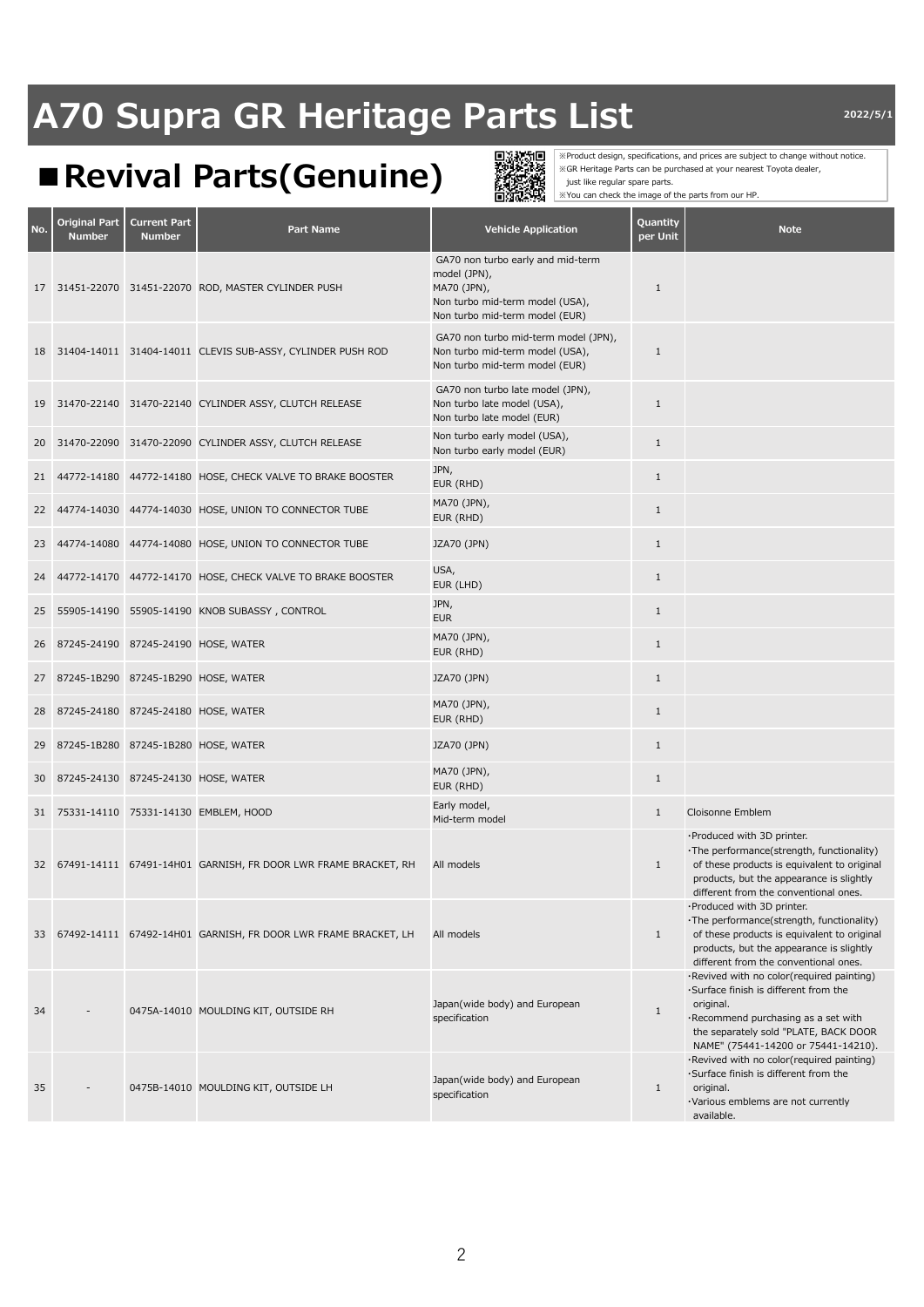## **■Revival Parts(Genuine)**



※Product design, specifications, and prices are subject to change without notice. ※GR Heritage Parts can be purchased at your nearest Toyota dealer, just like regular spare parts. ※You can check the image of the parts from our HP.

| No. | Original Part<br><b>Number</b>                                       | <b>Current Part</b><br><b>Number</b> | Part Name                                             | <b>Vehicle Application</b>                                                                     | Quantity<br>per Unit | <b>Note</b>                                                                                                                                                                                                                                                                                                                                                                                                                                   |
|-----|----------------------------------------------------------------------|--------------------------------------|-------------------------------------------------------|------------------------------------------------------------------------------------------------|----------------------|-----------------------------------------------------------------------------------------------------------------------------------------------------------------------------------------------------------------------------------------------------------------------------------------------------------------------------------------------------------------------------------------------------------------------------------------------|
| 36  |                                                                      |                                      | 75837-14170 COVER, LWR BACK FINISH PANEL HOLE         | Japan and US specification                                                                     | $\mathbf{1}$         | ·Revived with no color(partially required<br>painting)<br>For the required painting range, please<br>check the attached installation manual.<br>·Surface finish is different from the<br>original.<br>·Please reuse the garnish panel (red resin<br>part) attached to the vehicle.                                                                                                                                                            |
| 37  |                                                                      |                                      | 75441-14200 PLATE, BACK DOOR NAME                     | All models(for all body colors except<br>white)                                                | $\mathbf{1}$         | ·Please check the second photo for the<br>installation image.<br>·Recommend purchasing as a set with the<br>separately sold "MOULDING KIT, OUTSIDE<br>RH" (0475A-14010).                                                                                                                                                                                                                                                                      |
| 38  |                                                                      |                                      | 75441-14210 PLATE, BACK DOOR NAME                     | All models(for white body color)                                                               | $\mathbf{1}$         | ·Please check the second photo for the<br>installation image.<br>·Recommend purchasing as a set with the<br>separately sold "MOULDING KIT,<br>OUTSIDE RH" (0475A-14010).                                                                                                                                                                                                                                                                      |
| 39  | 48654-14020<br>48654-14030<br>$***$                                  |                                      | 48654-14030 BUSH, LWR ARM No.1                        | All models                                                                                     | $\overline{2}$       | Originally no service<br>Front side of vehicle<br>*This PN was a component of following<br>assembly PN.<br>48068-14041, 48069-14041,<br>48068-14060, 48069-14060,<br>48068-14070 and 48069-14070<br>** This PN was a component of following<br>assembly PN.<br>48068-14051 and 48069-14051<br>The removal procedure and press-fitting<br>procedure are available on our website.                                                              |
| 40  | 48655-14010<br>$\ast$<br>48655-14020<br>$**$<br>48655-14030<br>$***$ |                                      | 48655-14030 BUSH, LWR ARM No.2                        | All models                                                                                     | $\overline{2}$       | Originally no service<br>Rear side of vehicle<br>*This PN was a component of following<br>assembly PN.<br>48068-14041, 48069-14041, 48068-14051<br>and 48069-14051<br>** This PN was a component of following<br>assembly PN.<br>48068-14060 and 48069-14060<br>*** This PN was a component of following<br>assembly PN.<br>48068-14070 and 48069-14070<br>The removal procedure and press-fitting<br>procedure are available on our website. |
| 41  |                                                                      |                                      | 0475A-14020 MOULDING KIT, OUTSIDE RH                  | US specification                                                                               | $\mathbf{1}$         | ·Revived with no color(required painting)<br>·Surface finish is different from the original.<br>·Recommend purchasing as a set with the<br>separately sold "PLATE, BACK DOOR NAME'<br>(75441-14200 or 75441-14210).                                                                                                                                                                                                                           |
| 42  |                                                                      |                                      | 0475B-14020 MOULDING KIT, OUTSIDE LH                  | US specification                                                                               | $\mathbf{1}$         | ·Revived with no color(required painting)<br>·Surface finish is different from the original.<br>·Various emblems are not currently<br>available.                                                                                                                                                                                                                                                                                              |
|     |                                                                      |                                      | 43 18450-42130 18450-42130 CONVERTER ASSY, MONOLITHIC | USA model (1988.08-1993.05)<br>EUR model (1989.08-1993.05)<br>MA70 non turbo                   | $\mathbf{1}$         |                                                                                                                                                                                                                                                                                                                                                                                                                                               |
| 44  |                                                                      |                                      | 18450-42210 18450-42210 CONVERTER ASSY, MONOLITHIC    | USA and EUR model (1988.08-1993.05)<br>MA70 turbo                                              | $1\,$                |                                                                                                                                                                                                                                                                                                                                                                                                                                               |
| 45  | 18450-16110<br>18450-70020                                           |                                      | 18450-70020 CONVERTER ASSY, MONOLITHIC                | JPN model<br>GA70 turbo, MA70, 1JZ<br>GA70 non turbo (1988.08-1993.05)<br>(1GGEU, except 1GFE) | $\mathbf{1}$         |                                                                                                                                                                                                                                                                                                                                                                                                                                               |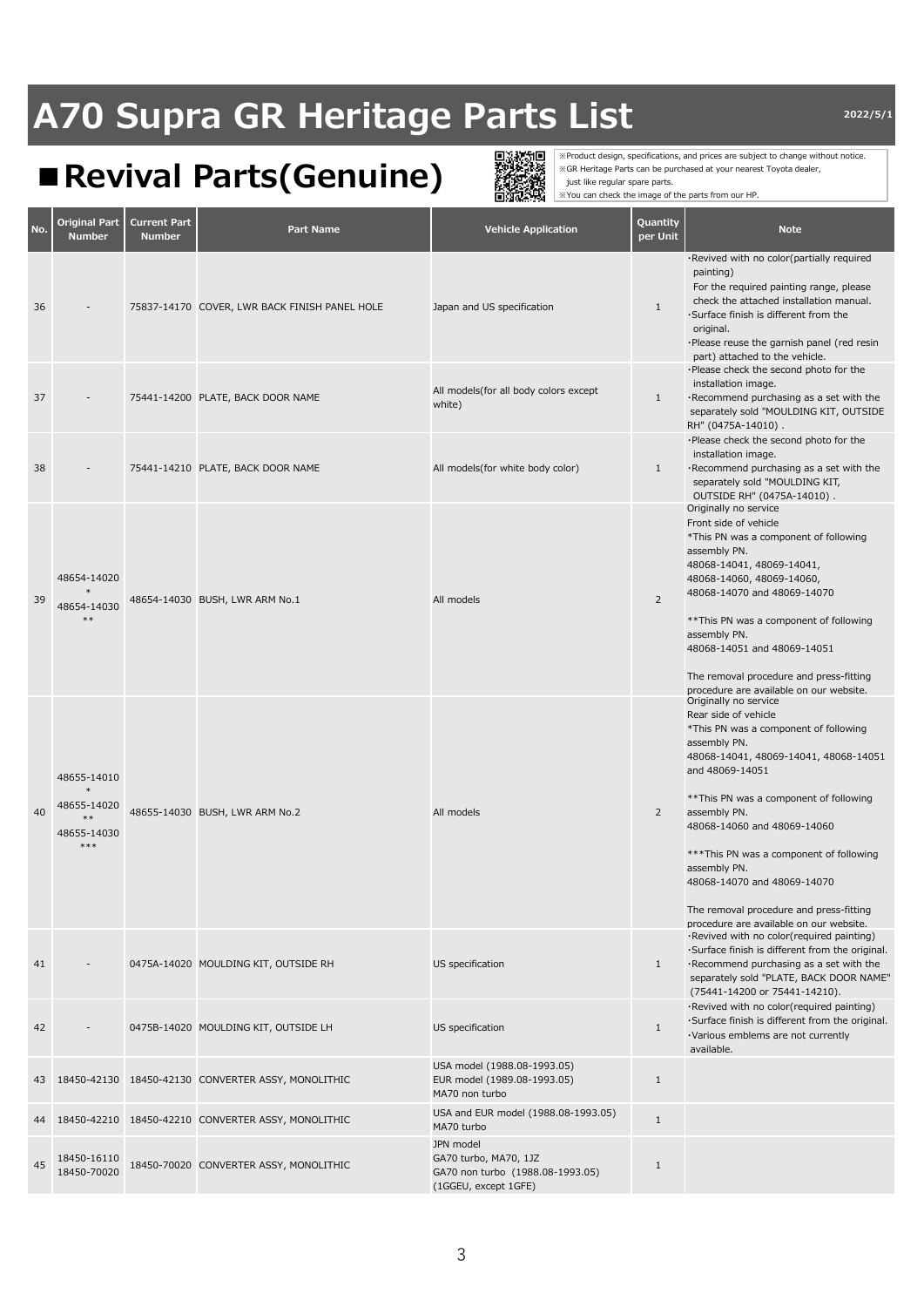### **■Revival Parts(Genuine)**



※Product design, specifications, and prices are subject to change without notice. ※GR Heritage Parts can be purchased at your nearest Toyota dealer, just like regular spare parts. ※You can check the image of the parts from our HP.

**No. Original Part Number Current Part Number Part Name Vehicle Application Quantity per Unit Note**<br> **per Unit** <sup>46</sup> 18450-70050 18450-70060 18450-70070 CONVERTER ASSY, MONOLITHIC JPN mode GA70 non turbo (1986.02-1988.08) (1GEU, 1GGEU) 1 47 78180-14780 78180-14780 CABLE ASSY, ACCELERATOR CONTROL JPN model MT EUR model RHD MT (1989.08-1993.05) MA70 turbo 1 48 78180-14790 78180-14790 CABLE ASSY, ACCELERATOR CONTROL JPN model AT EUR model RHD AT (1989.08-1993.05) MA70 turbo 1 49 78180-14800 78180-14800 CABLE ASSY, ACCELERATOR CONTROL JPN model GA70 GT (1986.02-1987.01) G (1988.08-1990.08) 1 50 78180-14801 78180-14801 CABLE ASSY, ACCELERATOR CONTROL JPN model GA70 GT (1987.01-1988.01) <sup>1</sup> <sup>51</sup> 78180-14860 78180-14860 CABLE ASSY, ACCELERATOR CONTROL JPN model GA70 GT (1988.08-1993.05) 1 52 78180-1B060 78180-1B060 CABLE ASSY, ACCELERATOR CONTROL JPN model JZA70 1 <sup>53</sup> 78180-14880 78180-14880 CABLE ASSY, ACCELERATOR CONTROL JPN model GA70 GT TWIN TURBO (1986.02-1993.05) 54 78180-1B041 78180-1B041 CABLE ASSY, ACCELERATOR CONTROL USA model EUR model LHD MA70 non turbo 1 55 78180-1B050 78180-1B050 CABLE ASSY, ACCELERATOR CONTROL USA model EUR model LHD MA70 turbo 1 <sup>56</sup> 78180-24011 78180-24011 CABLE ASSY, ACCELERATOR CONTROL JPN model GA70 G, S (1986.02-1988.08) 1 57 48702-14030 48702-14030 BUSH, SUB-ASSY CONTROL ARM All models 2 58 33403-29065 33403-29065 GEAR, DRIVEN JPN model MA70 AT USA model MA70 turbo AT (1986.08-1988.08) EUR model MA70 non turbo AT (1986.01-1988.08) 1 <sup>59</sup> 33482-29025 33482-29025 GEAR, DRIVEN JPN model GA70 AT GT TWIN TURBO (1986.02-1988.08) <sup>60</sup> 33403-29016 33403-29016 GEAR, DRIVEN JPN model GA70 AT GT (1986.02-1988.08) 1 51 81730-20131 81730-20131 LAMP ASSY, SIDE TURN SIGNAL, RH SEN MODEL<br>FUR model 1 52 81740-20131 81740-20131 LAMP ASSY, SIDE TURN SIGNAL, LH **EUR model** 1<br>EUR model 1 <sup>63</sup> 16284-88340 16284-88340 HOSE, TURBO WATER, NO.1 JPN model GA70 GT TWIN TURBO 1 <sup>64</sup> 16284-42010 16284-42010 HOSE, TURBO WATER, NO.1 JPN model MA70 (1986.02-1986.06) <sup>1</sup> 65 16284-88400 16284-88400 HOSE, TURBO WATER, NO.1 JPN model JZA70 1 66 16285-88400 16285-88400 HOSE, TURBO WATER, NO.2 JPN model JZA70 1 67 16286-88400 16286-88400 HOSE, TURBO WATER, NO.3 JPN model JZA70 1 68 16287-88400 16287-88400 HOSE, TURBO WATER, NO.4 JPN model JZA70 1 69 16571-46030 16571-46030 HOSE, RADIATOR, NO.1 JPN model JZA70 1 <sup>70</sup> 16571-70140 16571-70140 HOSE, RADIATOR, NO.1 JPN model GA70 GT 1 <sup>71</sup> 16571-70250 16571-70250 HOSE, RADIATOR, NO.1 JPN model GA70 G (1988.08-1990.08) 1 72 12261-88342 12261-88342 HOSE, VENTILATION, NO.1 GT TWIN TURBO 1 <sup>73</sup> 12261-88301 12261-88301 HOSE, VENTILATION JPN model GA70 GT (1986.02-1987.01) 1